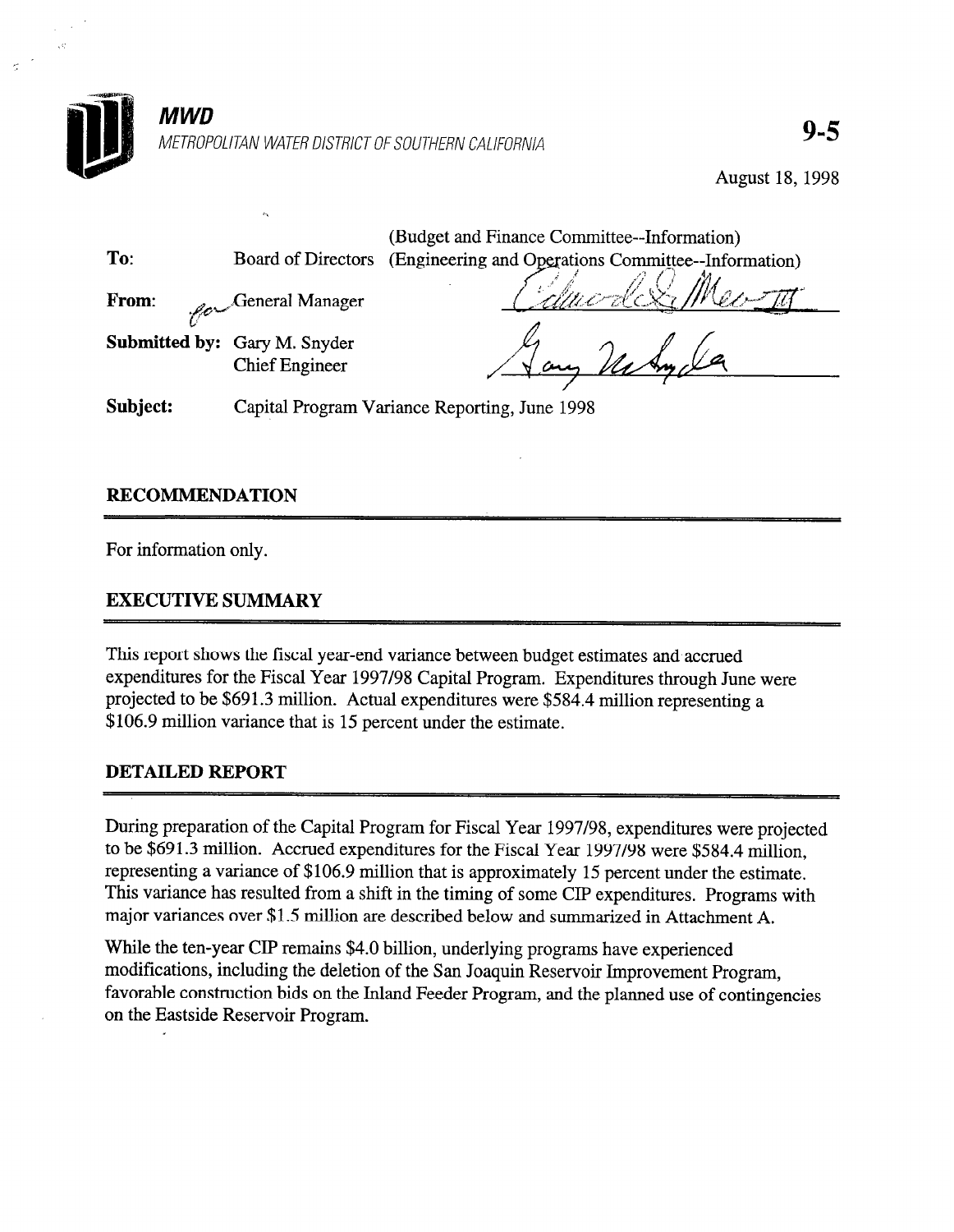# Eastside Reservoir Praiect

## \$46,644,500 under Estimate

Actual expenditures were less than expected because of excessive rain during the winter and schedule delays on two construction contracts. The West Dam contract has experienced some delays because of late foundation preparation which has deferred embankment placement. The Inlet/Outlet Tower contract has also experienced low productivity rates in concrete placement. In addition, a \$3.5 million reimbursement from the city of Hemet and Riverside Flood Control District for completed work associated with Newport Road and Salt Creek Channel was received during the year.

# Inland Feeder

# \$6,810,000 under Estimate

Expenditures for right-of-way were less than expected because eminent domain actions were necessary on 69 properties. This delayed acquisition of properties that were expected to be purchased during the fiscal year. Settlements are pending court action scheduled for FY 1998/99.

# Local Groundwater Storage Agreements

## \$8,108,200 under Estimate

Negotiations for the groundwater program in Raymond Basin were on hold, but have resumed. For Calleguard Modern Las Program, right-of-way problems were on note, our have result For Calleguas MWD's North Las Posas Program, right-of-way problems have delayed the construction of two pipelines. For the first pipeline, construction originally scheduled for December 1996 actually started in December 1997. The second pipeline's schedule has slipped from October 1997 to November 1998. Calleguas MWD is withholding a \$1.0 million payment for pumps and motors and has not billed Metropolitan in the past seven months.

# \$6,598,800 under Estimate

This program was canceled by your Board in April 1998. The second in April 1998. The second in April 1998. The

# Central Pool Augmentation and Water Quality Project - Study and Land Acquisition

# $T_{\text{SUSY}}$  by anticipation and major property and fourth quarter which fourth quarter which fourth quarter which  $T_{\text{SUSY}}$

The FY 1997/98 budget anticipated a major property acquisition during the fourth quarter which would have secured a substantial property interest in the vicinity of the east portal of the proposed project tunnel under the Cleveland National Forest. Acquisition has been delayed due to an inability to reach an agreement with the property owner over the appraised value of the property.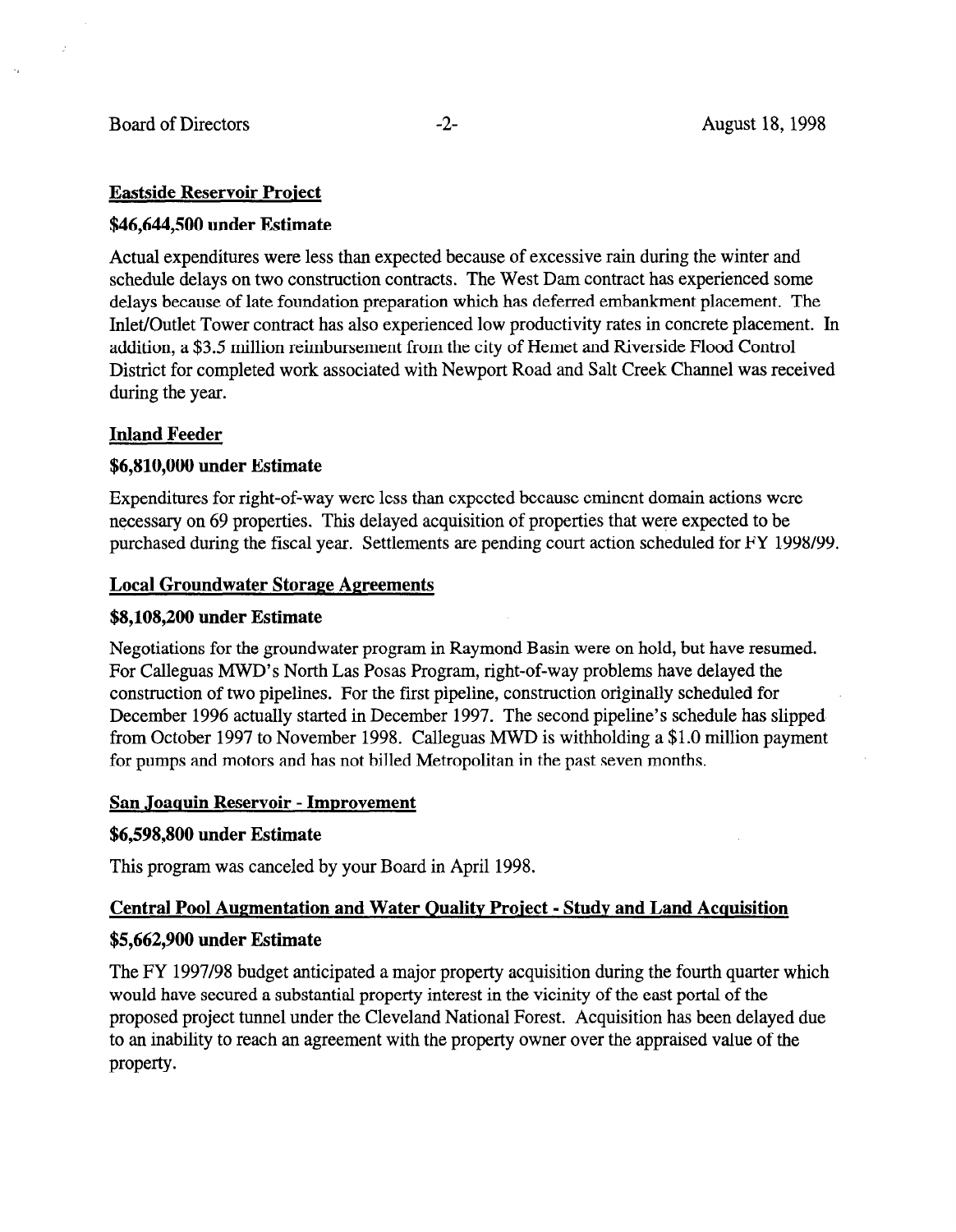#### Garvev Reservoir Repair

#### \$5,300,900 under Estimate

Actual expenditures are less than budgeted because of delays in completion of the liner. The liner contract was originally scheduled for completion in November 1997, but was not completed until April 1998 because of delays associated with inclement weather. The floating cover contract, which could not be started until the liner contract was complete, was not awarded until May 1998. Project completion is now scheduled for early FY 1999/OO.

#### Allen McColloch Pipeline Flow Augmentation Projects

#### \$4,600,900 under Estimate

Actual expenditures are less than projected because the purchase of pipeline right-of-way from the El Toro Marine Corps Air Station and others did not occur. Metropolitan continues coordination with MWDOC's regional planning studies that will be used to determine the timing and alignment of the AMP flow augmentation projects.

# Diemer Land Acquisition and Habitat Conservation Plan

#### \$2,781,200 under Estimate

The FY 1997/98 budget anticipated expenditures in the first and second quarters for design work and a \$2.6 million contract for grading to be done in conjunction with site preparation of the adjacent land development project. Due to a delay in schedule for the adjacent land development project, design work and the grading contract will occur in FY 1998/99.

#### Jensen and Mills Filtration Plants--Oxidation Retrofit Program

#### \$2,611,300 under Estimate

Actual labor expenditures are less than projected because the program was curtailed while revised on-line dates were being considered. In March 1997, your Board adopted a project schedule alternative that delayed the purchase of major equipment until late 1998 following promulgation of the Federal D/DBP Rule Stage 1 currently anticipated in November 1998. The revised on-line dates are 2001 for Mills ORP and 2003 for Jensen ORP. As a result of these online date revisions and subsequent to preparation of the FY 1997/98 capital budget, it was determined that no increase in resources would be required to complete the design for the Jensen and Mills ORP.

#### **Water Quality Laboratory Expansion**

#### \$2,182,500 under Estimate

As of the end of June 1998, construction was approximately 99 percent completed and the contractor had earned \$9,829,310 of the  $$10,530,000$  contract amount. The underrun in the fiscal year was due to an aggressive contractor payment schedule for the initial portion of the project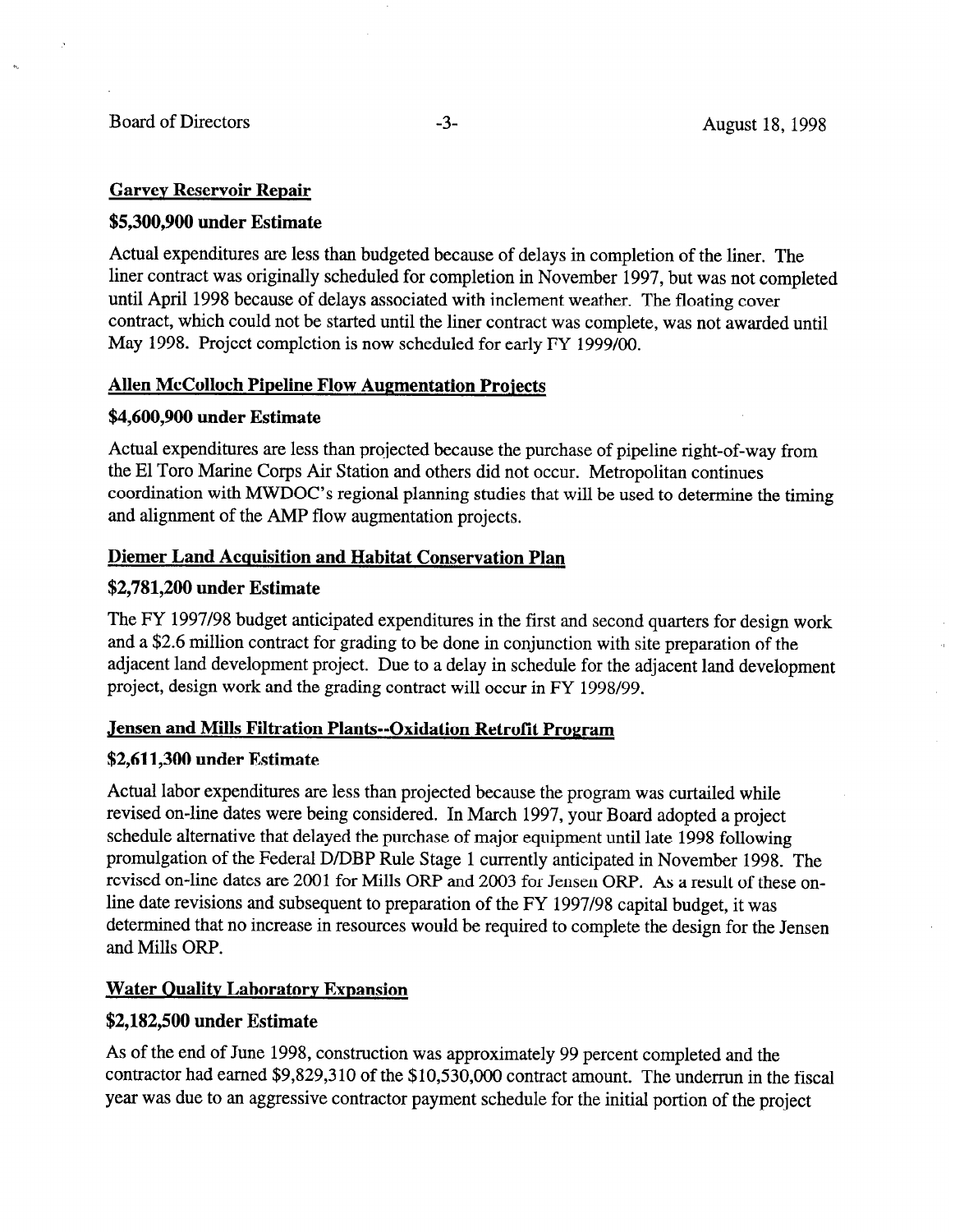during the previous fiscal year. In addition, several invoices have been submitted by the contractor and were pending payment at the close of the fiscal year.

#### Svstem Upgrades for Servers and Workstations

#### \$1,812,700 under Estimate

,Actual expenditures are less than projected because the project team was restructured and significant schedule modifications were made for the first stage of the project. It was subsequent to the preparation of the capital budget, that staff performed detailed investigations increasing the knowledge of the deliverables required; as a result, a number of the initial planning assumptions were substantially revised.

#### Jensen Filtration Plant - Rebuild Filter Media in Module No. 1

#### \$1,621,500 under Estimate

Actual expenditures are less than projected because the contractor (Kiewit) requested a delay in issuing the Notice to Proceed (NTP). The NTP for construction was issued about two months later than expected. Construction progress was behind schedule through May 1998. At that time, Kiewit made significant modifications to their conveyor belt system to increase productivity. With the new setup, the contractor has been able to get back on schedule. The current contract completion date is October 19, 1998. The project is 70 percent complete. Expenditures will therefore recover by the end of 1998.

#### Diemer and Wevmouth Filtration Plants - Install Emergency Generators

#### \$1,578,500 under Estimate

Actual expenditures are less than projected because the criteria for emergency power was reduced by 50 percent for the Weymouth filtration plant. As a result, instead of two, only one 1,000 kW diesel engine generator is required with a provision to add another in the future. In addition, a Metropolitan-owned 900 kW diesel engine generator, temporarily used at the Skinner filtration plant, has been relocated permanently to the Diemer filtration plant to provide the required level of emergency standby power instead of purchasing a new diesel engine generator. As a result of these two rescoping actions, the revised program estimate has been reduced by \$1.1 million and is reflected in the 1998/99 Capital Program.

# Strategic Operations and Maintenance Management System

#### \$1,530,600 under Estimate

Actual expenditures were less than projected due to delays in procurement of hand-held computers, delays in hiring consultants, and the redirection of staff to higher priority O&M responsibilities.

KJ/bm:rev7 (Capital Program Variance June 1998) Attachment